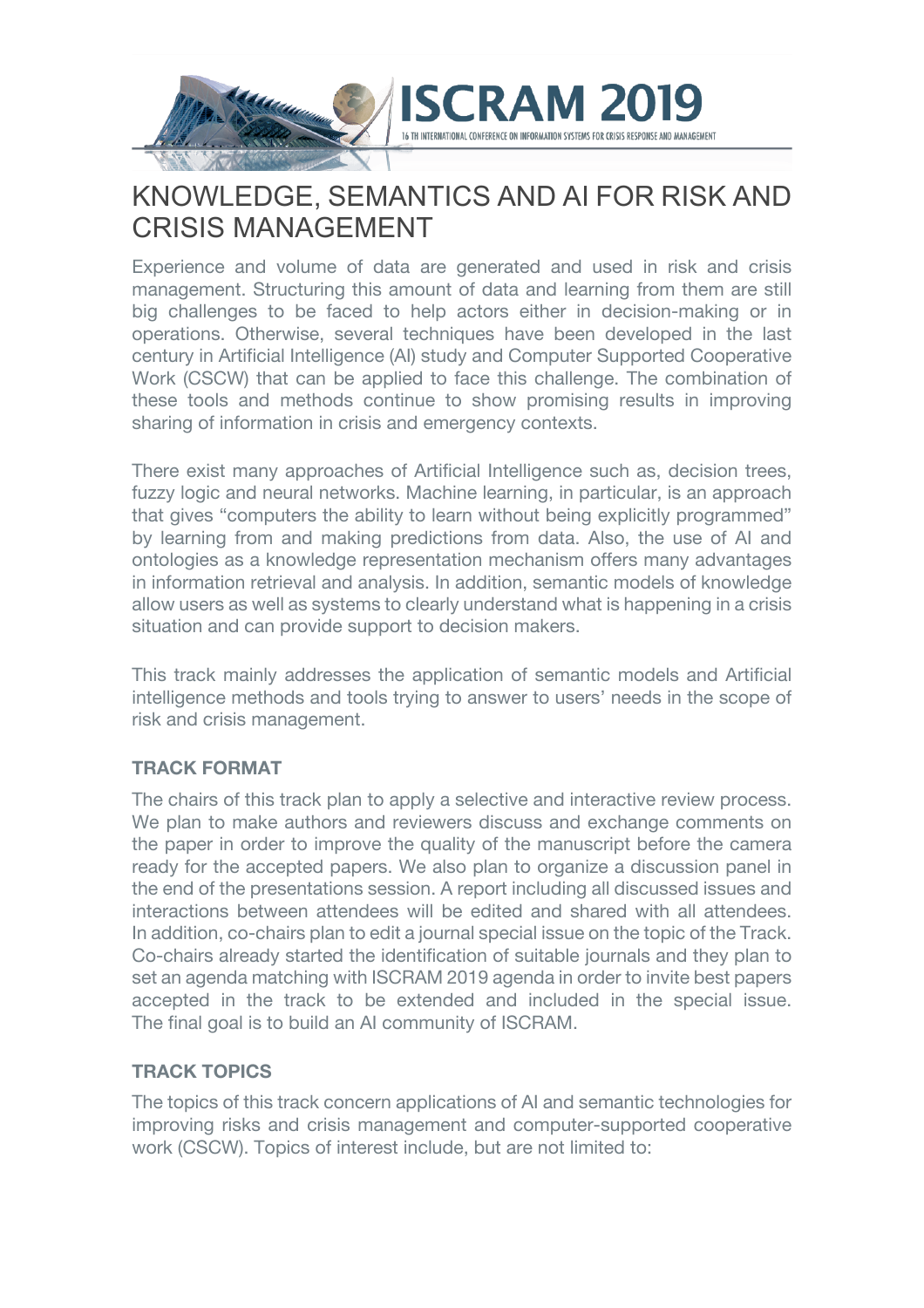



- Big data analytics and management in crisis management
- Communication and discussions analysis
- Communication infrastructures, technologies and services for crisis management
- Coordination, collaboration and decision support technologies and systems for crisis management
- Cooperative decision-making
- Crisis and emergency knowledge engineering
- Decision making under uncertainty
- Evacuation and rescue geo-planning
- Geo-Information technologies for crisis management
- Humanitarian logistics
- Interoperability in crisis management
- Knowledge map and visualization
- Knowledge graph
- Machine learning and deep learning applications for crisis management
- Meta-models for crisis
- Modeling and simulation tools for crisis and disaster situations
- Multi-agent systems for emergency simulation
- Ontologies for crisis and/or risk management
- Participatory activities in crisis management
- Prediction and early warning systems
- Process mining
- Reasoning with uncertainty in crisis management
- Resilience engineering
- Risk, damage and loss assessment
- Rule and case based reasoning
- Querying and filtering on heterogeneous, multi-source streaming disaster data
- Semantic web
- Social semantic web
- Situation awareness
- Smart cities resilience
- Social media for crisis management and participatory activities
- Text mining
- Application of AI and semantic technologies in the following sectors: disaster management, terrorism, natural hazards, chemical hazards, public safety, smart cities resilience, etc.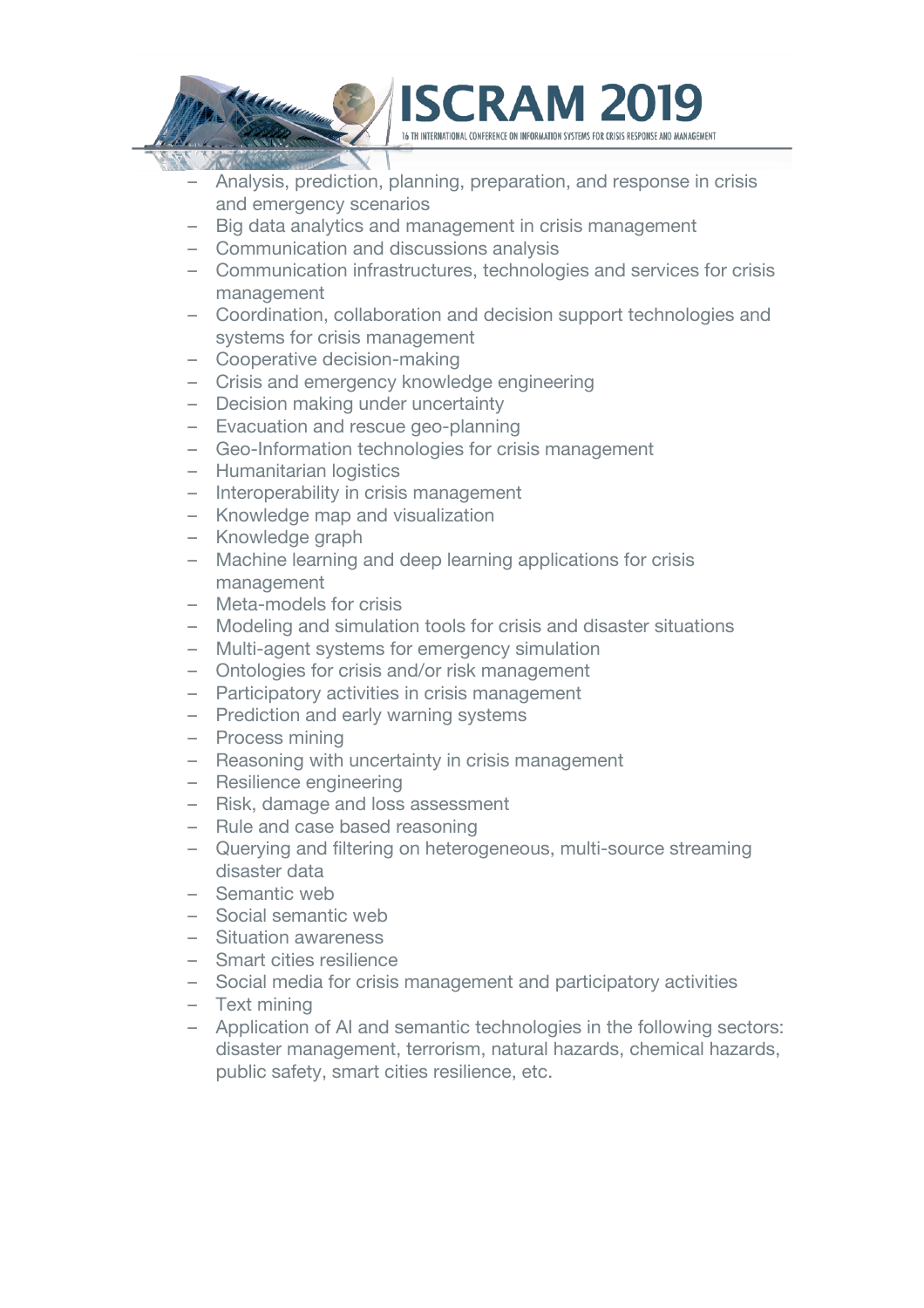





**CRAM2** 

**Hedi Karray** 

#### INP-ENIT, UNIVERSITY OF TOULOUSE, FRANCE

Hedi KARRAY received his Ph.D. degree in the area of applied informaticsfrom the Univers ity of Franche-Comté, France, in 2012.

Since September2013 he holds an Associate Professor at the National Engineering School of Tarbes of the National Polytechnic Institute of Toulouse, Part of the Federal University of Toulouse. The research topics of Dr. Karray center onOntology-Based Engineering, semantic interoperability and decisionsupport systems. He is involved i n national and international projects in thetopic of emergency management, Universe obser vation and Earthobservation including disasters prediction. In 2016, he had a visiting researcher position at the State University of New York at Buffalo (UB). Since his stay at UB, Dr. Karray became senior scientist at National Center for Ontological Research. He is cochairing Knowledge engineering and Artificial Intelligence Task force of InteropVlab. He is Member of Interoperability and Repositories Advisory Group (IRAG) of the EMMC and Technical Committee Member of IFAC TC 5.3. Enterprise Integration and Networking as well as of Industrial Ontologies Foundry. He has served as a reviewer for several indexed international journals and member of several TPC in few international and national conferences. He is the General chair of IEEE AICCSA 2018 Conference



Antonio De Nicola

ENEA, ITALY

Since 2010 Antonio De Nicola serves as a research scientist at ENEA, the Italian national agency for new technologies, energy and sustainable economic development. Here he is member of the Laboratory for the Analysis and Protection of Critical Infrastructures. In the